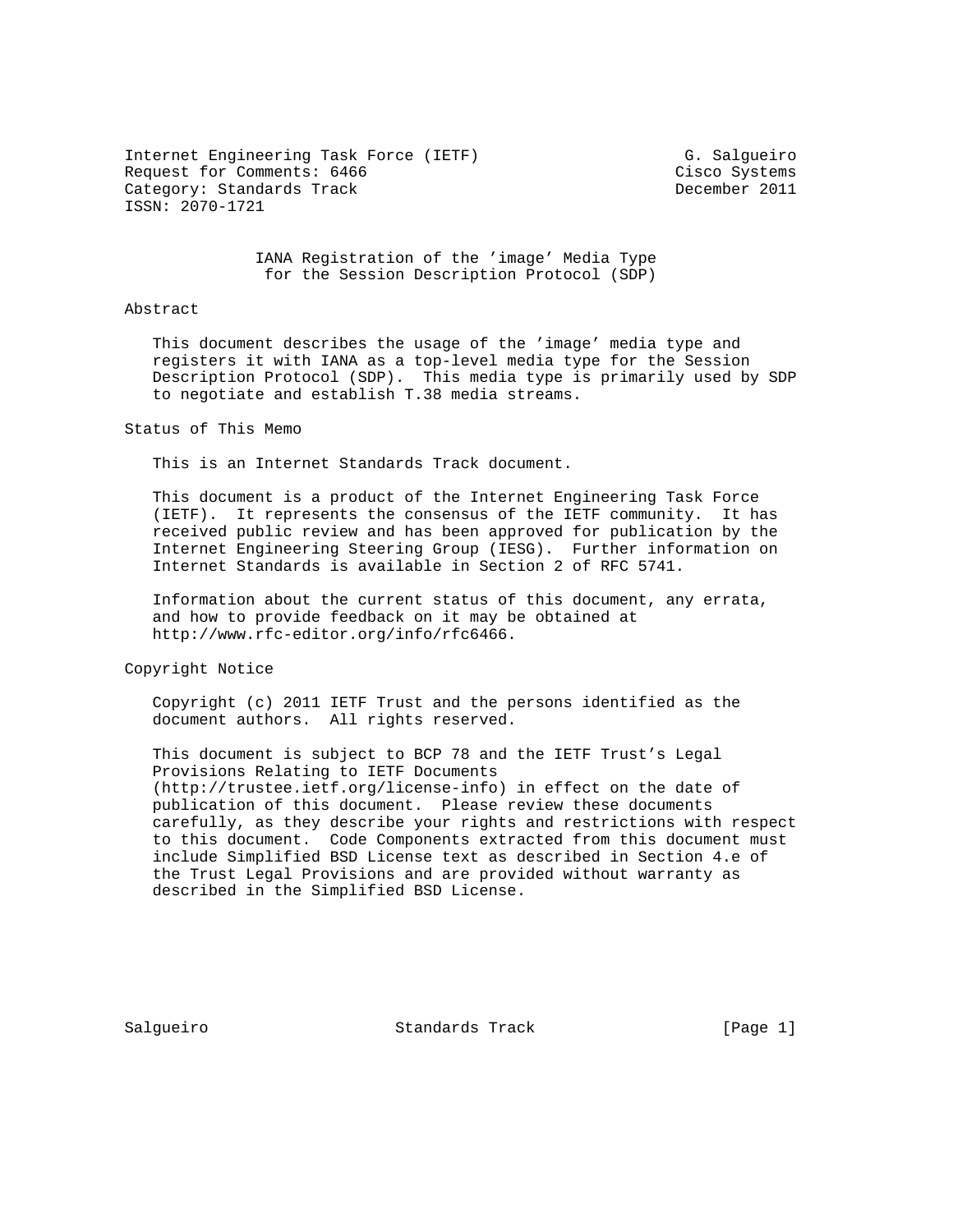Table of Contents

|  | 2. Conventions Used in This Document 3 |  |  |  |
|--|----------------------------------------|--|--|--|
|  |                                        |  |  |  |
|  |                                        |  |  |  |
|  |                                        |  |  |  |
|  |                                        |  |  |  |
|  | 6.1. Normative References 5            |  |  |  |
|  | 6.2. Informative References 5          |  |  |  |

## 1. Overview

 In an earlier version of the SDP specification [RFC2327] of packetized media types, such as those used with the Real-time Transport Protocol (RTP) [RFC3550], share the namespace with Multipurpose Internet Mail Extensions (MIME) media types registry [RFC4288] [RFC4289] (i.e., "MIME media types"). This is in contrast to the latest version of the SDP specification [RFC4566], which requested that an SDP-specific media type registry be created and maintained by IANA. The top-level SDP media content types registered by RFC 4566 [RFC4566] are 'audio', 'video', 'text', 'application', and 'message'. A glaring omission from this list is the 'image' media type.

 The 'image' media type is an existing top-level MIME media type and is widely used in SDP implementations for setting up T.38 Real-Time Facsimile [T38] media streams. This media type is extensively referenced by examples in ITU-T T.38 [T38] and IETF Standards Track documents like RFC 4145 [RFC4145]. The following example shows the media description of a T.38 media stream as commonly found in a Session Initiation Protocol (SIP) [RFC3261] INVITE; it contains an SDP offer for T.38 over both UDP Transport Layer (UDPTL) and TCP. For the sake of brevity, only the SDP body of the SIP INVITE request is displayed in this example.

Salgueiro Standards Track [Page 2]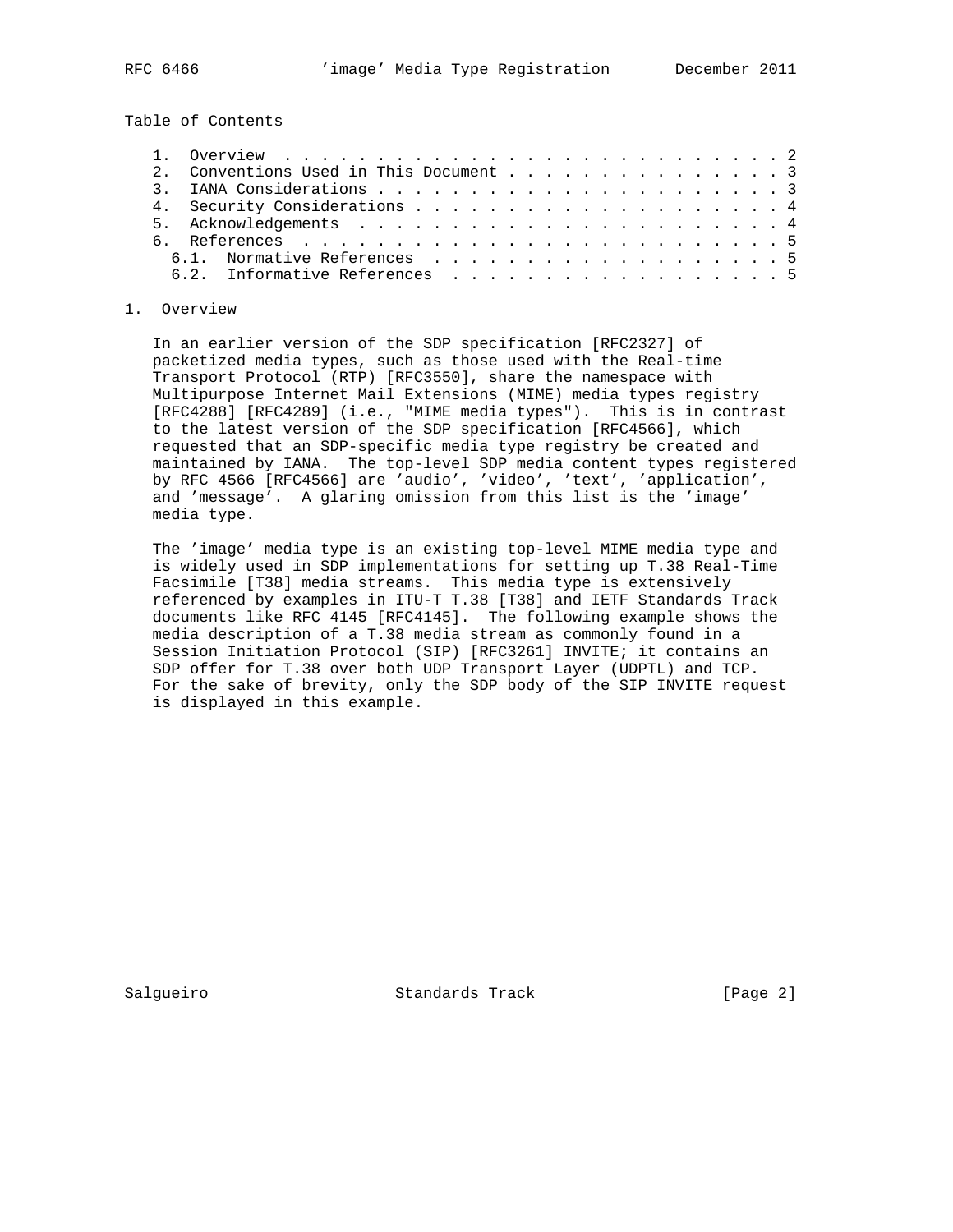```
v=0 o=alice 53655765 2353687637 IN IP4 pc33.example.com
 s=SDP image example
 c=IN IP4 192.0.2.2
t=0 0
 m=image 49170 udptl t38
 a=T38FaxVersion:0
 a=T38MaxBitRate:14400
 a=T38FaxRateManagement:transferredTCF
 a=T38FaxMaxBuffer:262
 a=T38FaxMaxDatagram:90
 a=T38FaxUdpEC:t38UDPRedundancy
 a=sendrecv
 m=image 49172 tcp t38
 a=T38FaxRateManagement:localTCF
```
 The purpose of this document is to register with IANA the 'image' media type as a top-level SDP media type. This ensures seamless continuity with documentation that uses the 'image' MIME media type and the previously registered MIME media sub-types like 'image/t38' [RFC3362] that are used as SDP media descriptors for T.38 [T38].

 This document complies with the request of Section 8.2.1 of RFC 4566 [RFC4566] that indicates:

 The same rules should apply for media names as for top-level media content types, and where possible the same name should be registered for SDP as for MIME. For media other than existing top-level media content types, a Standards Track RFC MUST be produced for a new top-level content type to be registered, and the registration MUST provide good justification why no existing media name is appropriate.

2. Conventions Used in This Document

 The key words "MUST", "MUST NOT", "REQUIRED", "SHALL", "SHALL NOT", "SHOULD", "SHOULD NOT", "RECOMMENDED", "MAY", and "OPTIONAL" in this document are to be interpreted as described in RFC 2119 [RFC2119].

3. IANA Considerations

 IANA has registered an 'image' token in the media sub-registry of the Session Description Protocols (SDP) Parameters registry. This registration contains the required information elements outlined in the SDP registration procedure defined in Section 8.2.8 of RFC 4566 [RFC4566].

Salgueiro Standards Track [Page 3]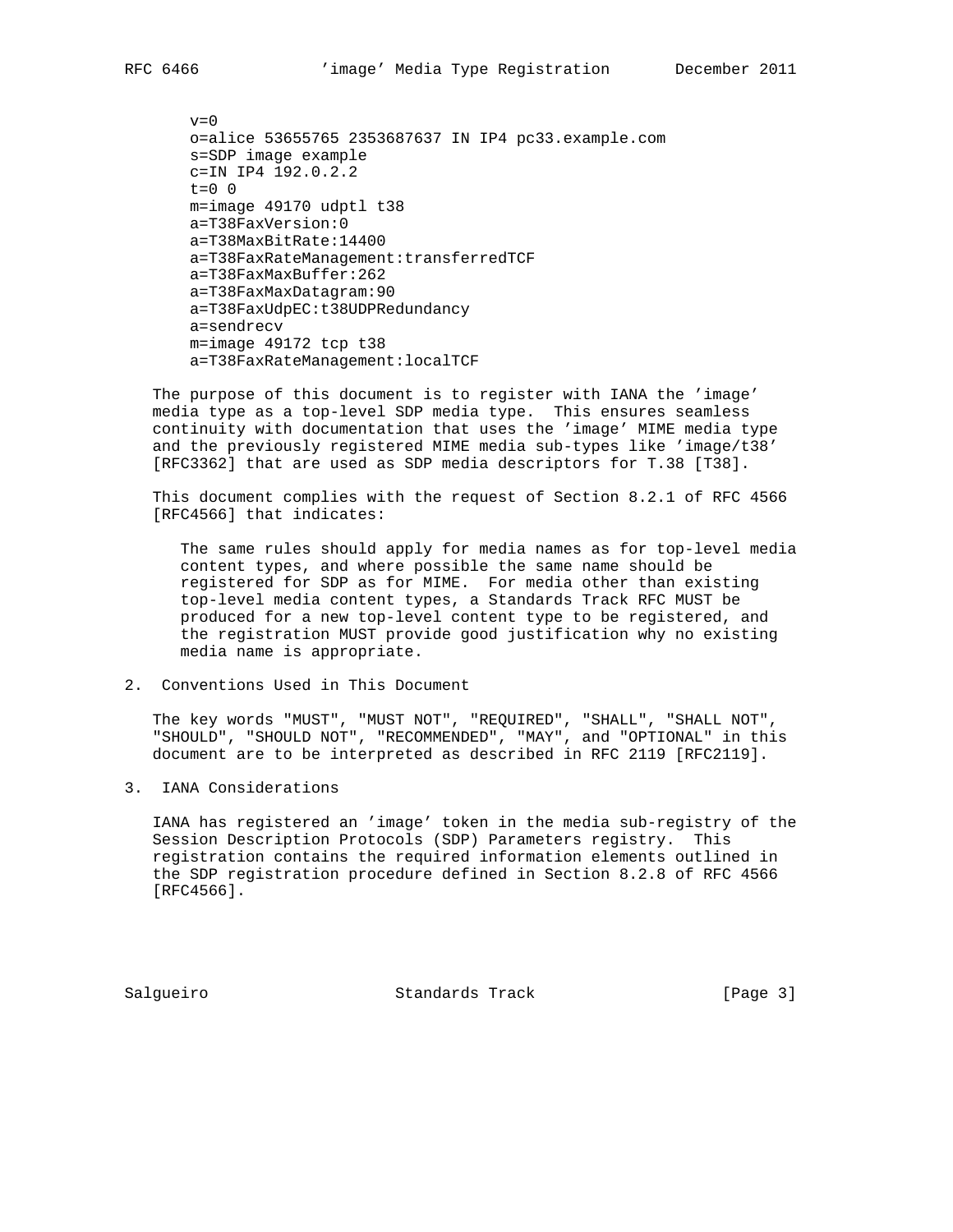(1) Contact Information:

 Name: Gonzalo Salgueiro Email: gsalguei@cisco.com Telephone Number: (919) 392-3266

- (2) Name being registered (as it will appear in SDP): image
- (3) Long-form name in English: image
- (4) Type of name ('media', 'proto', 'fmt', 'bwtype', 'nettype', or 'addrtype'): media
- (5) Purpose of the registered name:

 The 'image' media type for the Session Description Protocol is used to describe a media stream whose content consists of one or more separate images that require appropriate hardware to display. The media subtype further describes the specific format of the image. Currently, the 'image' media type for SDP is used ubiquitously by the SIP control protocol to establish T.38 media streams.

- (6) Specification for the registered name: RFC 6466
- 4. Security Considerations

 The 'image' media type registered by this document in the SDP parameters registry maintained by IANA is primarily for use by the offer/answer model of the Session Description Protocol [RFC3264] for the negotiation and establishment of T.38 [T38] media streams using SIP [RFC3261]. This additional SDP media type does not introduce any security considerations beyond those detailed in Section 7 of RFC 4566 [RFC4566].

 The security vulnerabilities in T.38 [T38] and its associated transport protocols (TCP [RFC0793], UDP [RFC0768], and RTP [RFC3550]) are well documented in each of their respective specifications. The ability to exchange images other than T.38 can expose the recipient to potentially malicious executable code.

5. Acknowledgements

 Thanks go to the chairs of the IETF Multiparty Multimedia Session Control (MMUSIC) working group (Miguel A. Garcia and Flemming Andreasen) for their guidance, encouragement, and the creation of the

Salgueiro Standards Track [Page 4]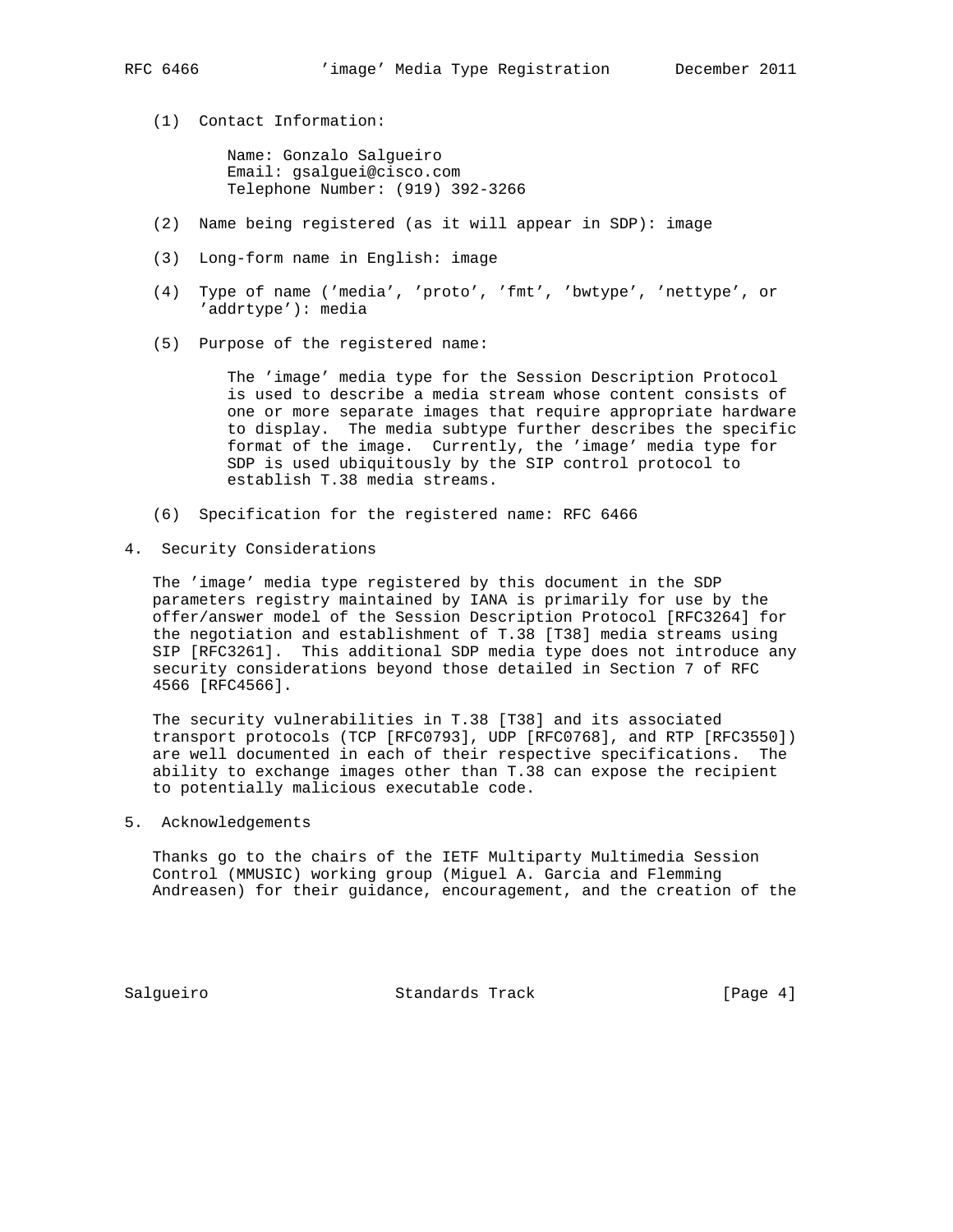media type registry. Special thanks to Miguel A. Garcia for his thorough and insightful review of the many draft revisions of this document.

 This document has benefited from the discussion and review of the MMUSIC working group, especially the detailed and thoughtful comments and corrections of Keith Drage, Yasubumi Chimura, Kevin P. Fleming, Bert Greevenbosch, and Gonzalo Camarillo.

 The author would also like to acknowledge the considerable efforts of Kevin P. Fleming and the members of the Fax-over-IP (FoIP) TG in the SIP Forum that contributed to the new revision of the ITU-T T.38 Recommendation that prompted the need to register the 'image' media type for SDP.

- 6. References
- 6.1. Normative References
	- [RFC2119] Bradner, S., "Key words for use in RFCs to Indicate Requirement Levels", BCP 14, RFC 2119, March 1997.
	- [RFC4566] Handley, M., Jacobson, V., and C. Perkins, "SDP: Session Description Protocol", RFC 4566, July 2006.
- 6.2. Informative References
	- [RFC0768] Postel, J., "User Datagram Protocol", STD 6, RFC 768, August 1980.
	- [RFC0793] Postel, J., "Transmission Control Protocol", STD 7, RFC 793, September 1981.
	- [RFC2327] Handley, M. and V. Jacobson, "SDP: Session Description Protocol", RFC 2327, April 1998.
	- [RFC3261] Rosenberg, J., Schulzrinne, H., Camarillo, G., Johnston, A., Peterson, J., Sparks, R., Handley, M., and E. Schooler, "SIP: Session Initiation Protocol", RFC 3261, June 2002.
	- [RFC3264] Rosenberg, J. and H. Schulzrinne, "An Offer/Answer Model with Session Description Protocol (SDP)", RFC 3264, June 2002.
	- [RFC3362] Parsons, G., "Real-time Facsimile (T.38) image/t38 MIME Sub-type Registration", RFC 3362, August 2002.

Salgueiro Standards Track [Page 5]